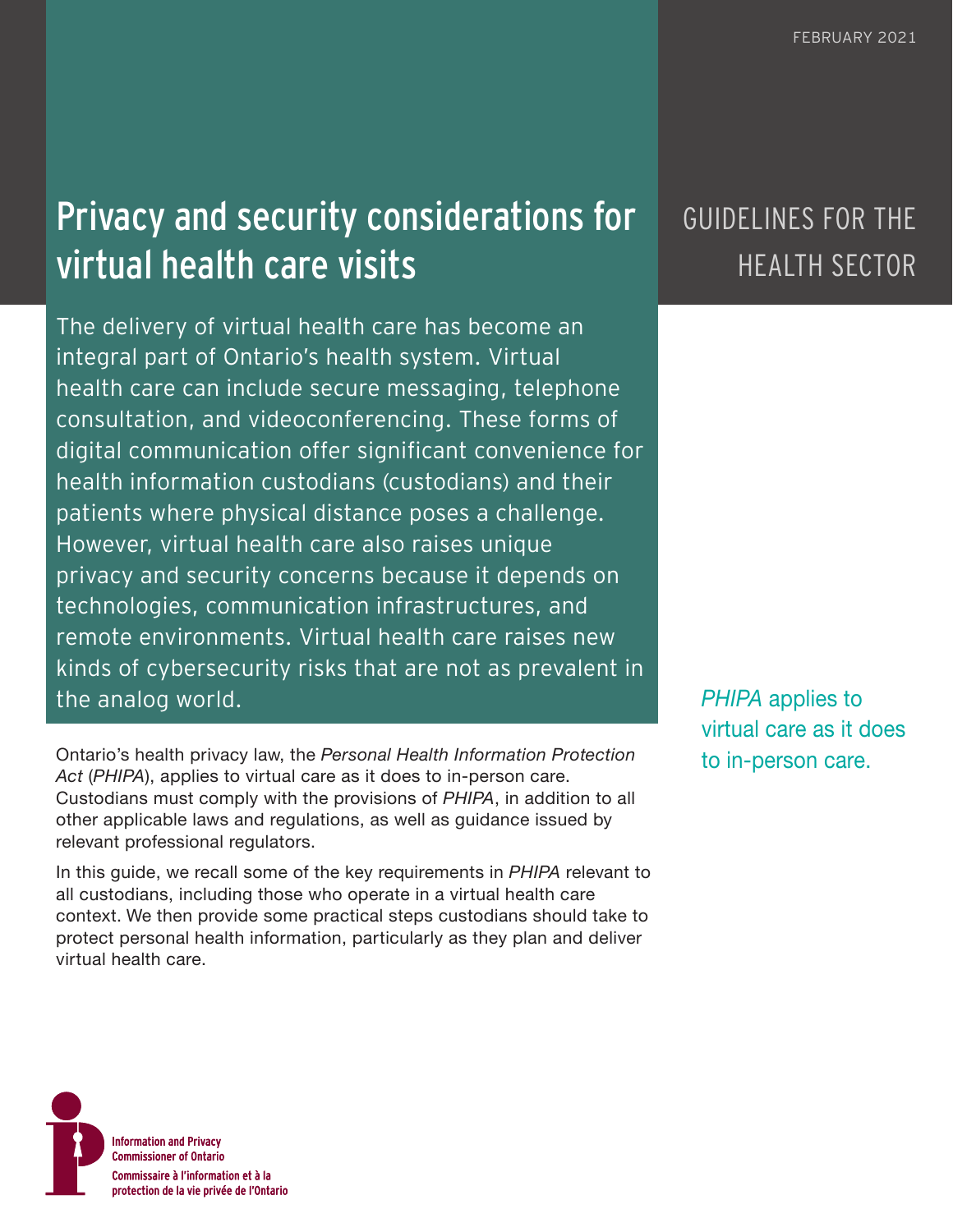## KEY PHIPA REQUIREMENTS

The following key *PHIPA* requirements apply to all custodians, whether they provide in-person or virtual health care:

#### **Data minimization**

- Custodians must not collect, use, or disclose personal health information if other information serves the purpose of the collection, use, or disclosure.
- Custodians must not collect, use, or disclose more personal health information than is reasonably necessary to meet the purpose of the collection, use, or disclosure.

#### **Safeguarding**

- Custodians must take steps that are reasonable in the circumstances to ensure that personal health information is protected against theft, loss, and unauthorized use or disclosure and that records are protected against unauthorized copying, modification, and disposal.
- Custodians must ensure that records are retained, transferred, and disposed of securely.

#### **Electronic service providers**

If a custodian uses an electronic service provider, both the custodian and the provider are subject to additional obligations. These other obligations depend on whether the electronic service provider is an *agent* of the custodian.

If the provider is an *agent* of the custodian, they are acting with the custodian's authorization, for or on behalf of the custodian, and not for their own purposes.

In the case of an *agent*, the custodian:

- remains responsible for any personal health information that is collected, used, disclosed, retained, or disposed of by the agent
- must take reasonable steps to ensure that the agent does not collect, use, disclose, retain, or dispose of personal health information unless it:
	- 1. is permitted by the custodian
	- 2. is necessary for carrying out their duties as an agent
	- 3. is not contrary to *PHIPA* or any other law
	- 4. complies with any conditions or restrictions imposed by the custodian

Custodians must ensure that records are retained, transferred, and disposed of securely.

If the provider is an agent of the custodian, they are acting with the custodian's authorization, for or on behalf of the custodian, and not for their own purposes.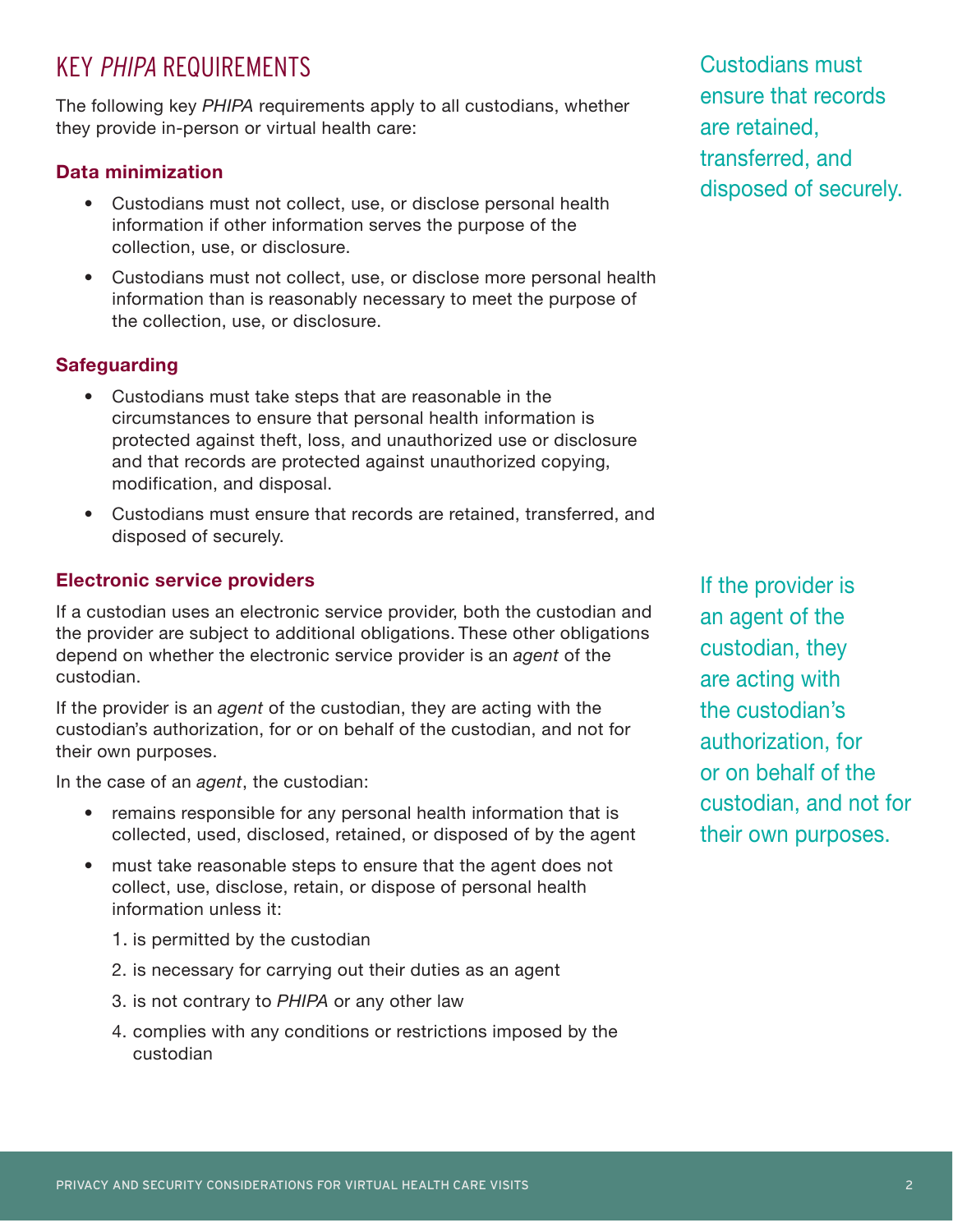For their part, the electronic service provider, as an *agent* for the custodian, must:

- comply with the four conditions above
- notify the custodian at the first reasonable opportunity in the event of a privacy breach

If the service provider is *not* an agent of the custodian, then other limitations apply. Unless otherwise required by law, the electronic service provider must *not*:

- use any personal health information to which they have access in providing services for the custodian, except as necessary to provide the services
- disclose personal health information to which they have access in providing services for the custodian, or
- permit their employees, or any person acting on their behalf, to have access to the information, unless the employee or person agrees to comply with the restrictions that apply to the electronic service provider.

#### **Health information network providers**

The provision of health care often involves communications between multiple custodians. A health information network provider is a type of electronic service provider who delivers electronic services to two or more custodians primarily to enable communication with one another. Health information network providers are subject to additional obligations under *PHIPA*, including to:

- keep an electronic log of all accesses to and transfers of personal health information and make it available to the custodians on request
- notify custodians of any incidents of unauthorized access
- provide a plain language description of their services and safeguards to the custodians
- publicly post this description, along with any relevant directives, guidelines, and policies
- perform privacy impact assessments and threat risk assessments and provide copies of the results to the custodians
- ensure that any third party they retain to assist in providing services to the custodians abides by the same restrictions and conditions to which they are themselves subject
- have a written agreement with the custodians describing the services offered and the safeguards in place to ensure the confidentiality and security of personal health information, and requiring the network provider to comply with *PHIPA*

Health information network providers are subject to additional obligations under *PHIPA*.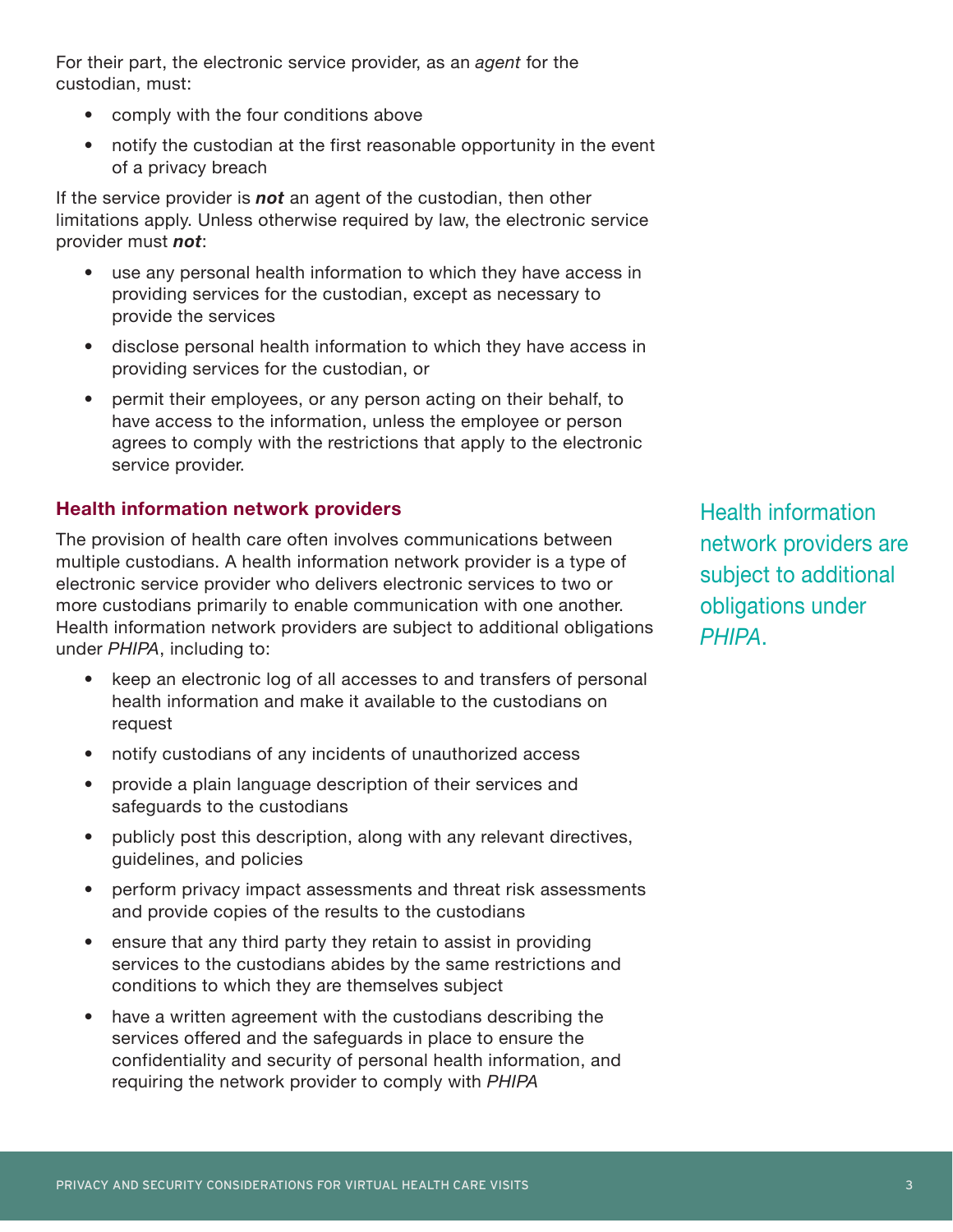## STEPS TO ENHANCE PRIVACY AND SECURITY IN VIRTUAL HEALTH CARE

#### **Laying the groundwork**

Custodians should start by determining which statutory rules and professional or other regulatory guidelines apply to them and ensure they understand these obligations. Custodians should check with any applicable regulated health colleges and be aware of their policies and any other applicable laws, besides *PHIPA*, that may require additional duties with respect to virtual health care.

Custodians should conduct **privacy impact assessments** to identify and manage the specific privacy and information security risks associated with providing virtual health care. To learn more, see the IPC's *[Privacy](https://www.ipc.on.ca/wp-content/uploads/Resources/phipa_pia-e.pdf)  [Impact Assessment Guidelines for the Ontario Personal Health](https://www.ipc.on.ca/wp-content/uploads/Resources/phipa_pia-e.pdf)  [Information Protection Act](https://www.ipc.on.ca/wp-content/uploads/Resources/phipa_pia-e.pdf)*.

Custodians should also develop and implement a **virtual health care policy**. The policy should address the specifics of when, how, and the purposes for which health care may be provided virtually, any conditions or restrictions in doing so, and what administrative, technical, and physical safeguards will be in place. The policy should explicitly state that employees and other agents will have access to only the minimum amount of personal health information necessary to perform their duties. Custodians should notify their patients about their virtual health care policy.

**Comprehensive privacy and security training** is essential for reducing the risk of unauthorized collection, use, and disclosure of personal health information. Custodians should ensure their employees and other agents participate in ongoing privacy and security training, including training on their organization's virtual health care policies and the specific circumstances that arise in the virtual health care context. If the custodian's employees and other agents work remotely, they should be given specific direction and guidance to mitigate the associated privacy and security risks. For more information, see the IPC's fact sheet, *[Working from Home During the COVID-19 Pandemic](https://www.ipc.on.ca/wp-content/uploads/2020/07/fs-privacy-work-from-home.pdf).* 1

Custodians must have a robust **information security management framework** to regularly monitor, assess, and mitigate any security risks that may arise in the course of using the virtual platform. The framework must include all of the required administrative, technical, and physical safeguards expected of employees, other agents, and any electronic service providers. These include ongoing obligations to implement and update access controls, maintain audit logs, regularly monitor for and

Custodians should also develop and implement a virtual health care policy.

<sup>1</sup> This Fact Sheet applies to public sector and government organizations; however, many of the recommendations and best practices set out in it apply to custodians as well. If there is any conflict between what is set out in this Fact Sheet and the requirements of *PHIPA*, custodians must comply with *PHIPA*.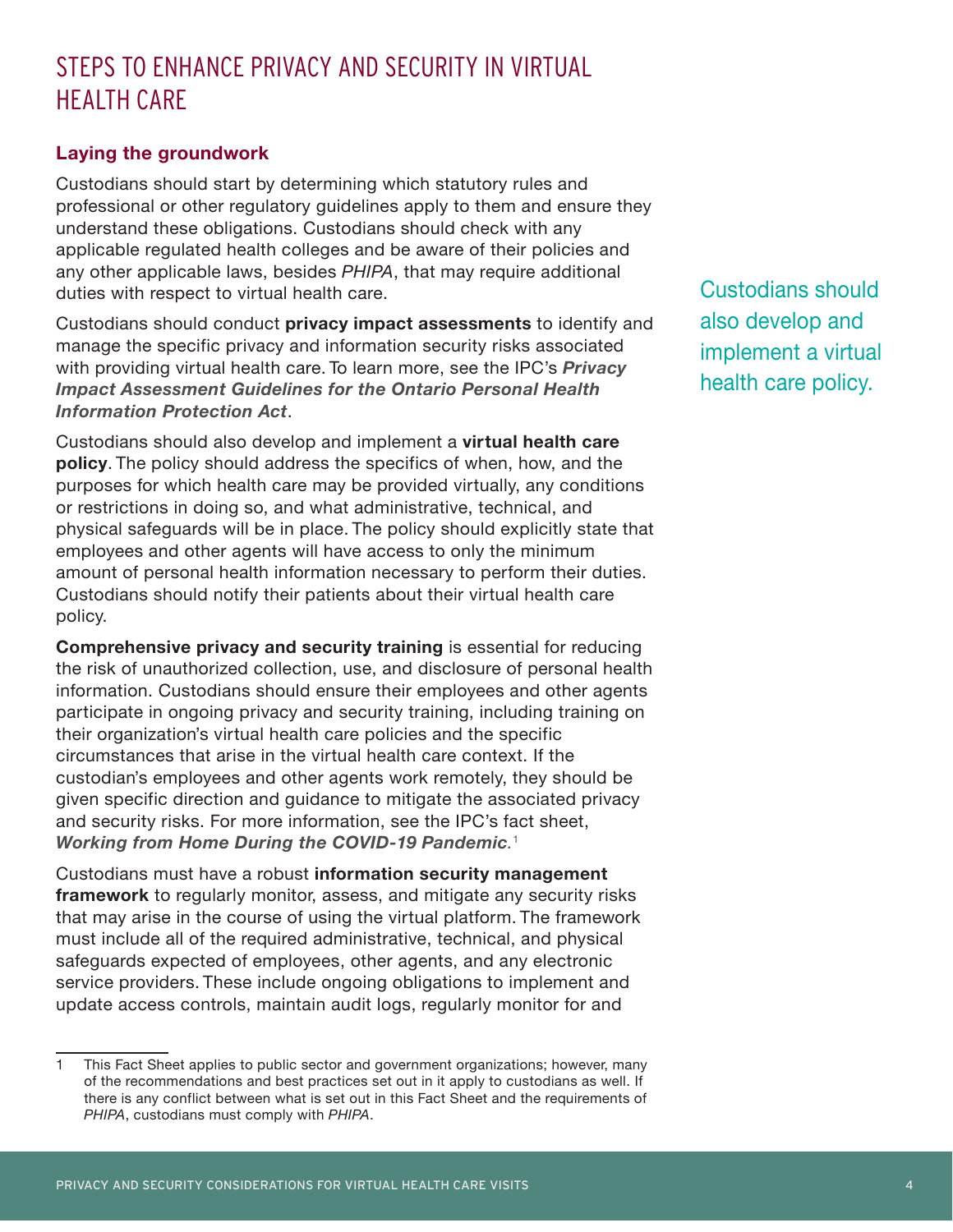apply software updates, and conduct regular audits and threat risk assessments.

The IPC expects custodians to have a **privacy breach management protocol** in place that sets out the requirements related to the identification, reporting, containment, notification, investigation, and remediation of actual and suspected privacy breaches. The obligation to report privacy breaches at the first reasonable opportunity to affected individuals, and in certain situations to the IPC, continues to apply in a virtual context. To learn more about what to do when there is a privacy breach, see the IPC's *[Responding to a Health Privacy Breach:](https://www.ipc.on.ca/wp-content/uploads/2018/10/health-privacy-breach-guidelines.pdf)  [Guidelines for the Health Sector](https://www.ipc.on.ca/wp-content/uploads/2018/10/health-privacy-breach-guidelines.pdf)* and *[Reporting a Privacy Breach to](https://www.ipc.on.ca/wp-content/uploads/2017/08/2019-health-privacy-breach-notification-guidelines.pdf)  [the IPC: Guidelines for the Health Sector](https://www.ipc.on.ca/wp-content/uploads/2017/08/2019-health-privacy-breach-notification-guidelines.pdf)*.

#### **Selecting the vendor**

To assist custodians in choosing virtual visit solutions, Ontario Health has developed a **[Virtual Visits Solution Standard](https://otn.ca/vendors/verification/).** This provincial standard was developed to help custodians and vendors deliver secure virtual health care by using "safe, secure and interoperable platforms".<sup>2</sup> The standard sets out the mandatory requirements that must be satisfied for a product or service to be designated as a verified solution by Ontario Health. As solutions are verified, a list of them will be published **[online](https://otn.ca/providers/verified-solutions/)** to help guide custodians in making their selection.

Custodians should consider how the solutions they are considering procuring for virtual health care integrate with their overall information management infrastructure. They must ensure the solutions they use comply with applicable interoperability specifications established by Ontario Health.

Custodians who engage third-party service providers in the delivery of virtual care should ensure, through contractual agreements, that the service providers comply with the privacy and security measures to satisfy the requirements set out in *PHIPA*. Among other contractual undertakings, the service provider should agree to:

- immediately notify the custodian in the event of a privacy breach
- undergo periodic security audits at the request of the custodian
- restrict access to personal health information by employees or any person acting on their behalf on a need-to-know basis
- securely return or destroy information at the end of the agreement

Custodians should not engage the services of providers that require, as a condition of service, that individuals register with the service provider or accept terms of service and privacy policies that require collection, use, or disclosure of personal information or personal health information for purposes unrelated to the custodians' provision of care.

The IPC expects custodians to have a privacy breach management protocol in place.

<sup>2</sup> Custodians remain responsible for ensuring that they continue to comply with the requirements of *PHIPA* when using a virtual care solution provided by a vendor who has participated in Ontario Health's Virtual Visits Solution Standard verification process.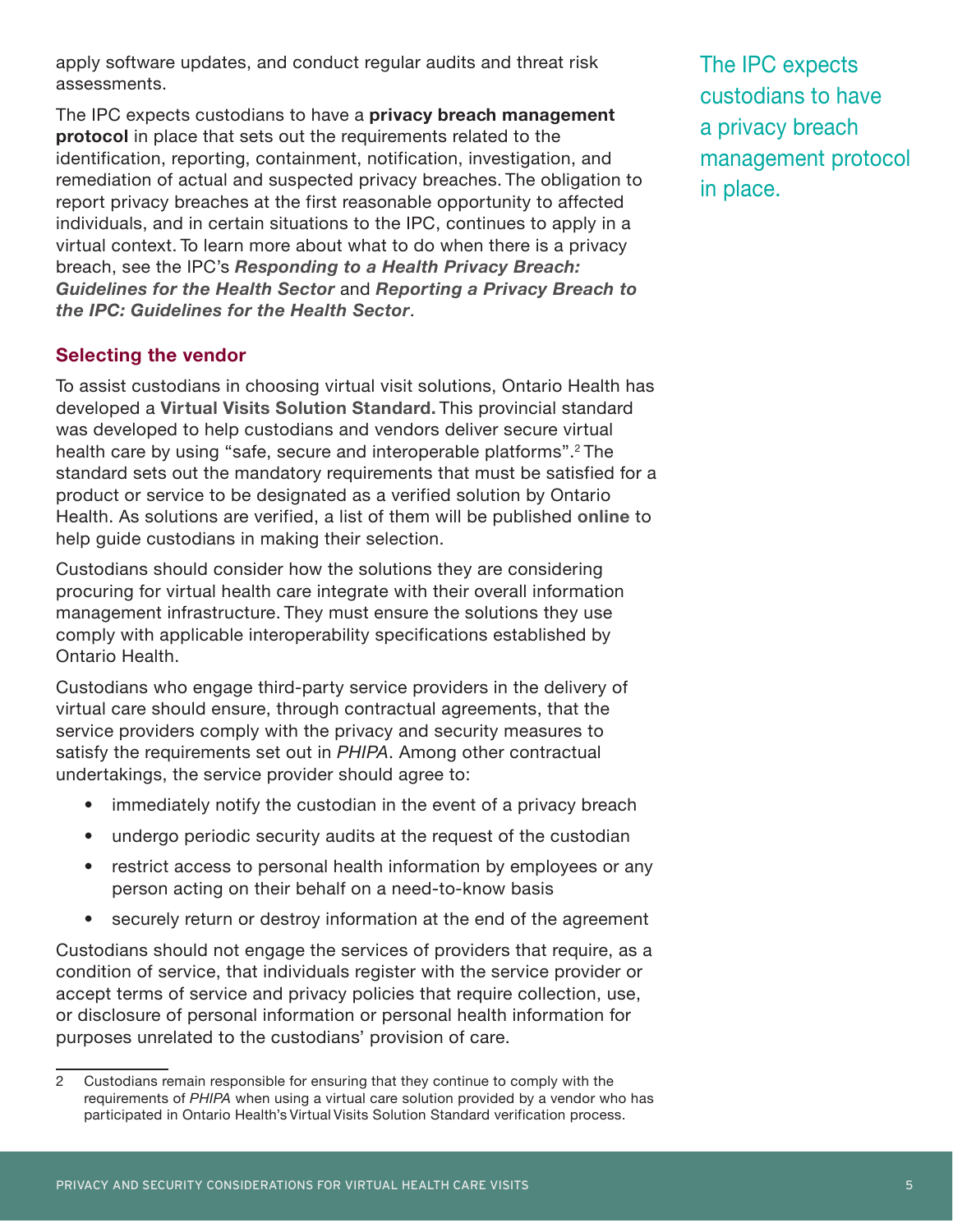#### **Preparing for virtual visits**

Before booking a virtual visit, custodians should determine if a virtual visit is even appropriate, considering their patient's needs, computer and technical requirements, the purpose of the visit, and relevant regulatory guidance.

Custodians should also consider both the risks and benefits of holding the visit virtually rather than in person. This includes practical mobility and accessibility factors for their patients, as well as their own ability to uphold their obligation to protect the privacy and security of the patient's personal health information in a virtual setting.

#### **Obtaining patient consent**

Using plain language, custodians should inform their patients of the limitations and risks of virtual care visits, including potential privacy breaches resulting from physical or electronic eavesdropping, hacking and software exploits, technical failures, and configuration errors.

Custodians must have the patient's consent to collect, use, and disclose personal health information through virtual care technologies and services. Custodians should document the discussion of the limitations and risks of virtual care visits, including the potential for privacy breaches, and the consent obtained. The patient should be informed that they can withdraw this consent at any time.

#### **Putting in place effective safeguards**

Custodians must put in place reasonable technical, physical, and administrative safeguards to protect personal health information from unauthorized access, use, disclosure, modification and destruction. This obligation extends to agents acting for or on behalf of the custodian. Proper planning is crucial for ensuring virtual visits are as private and secure as possible.

To communicate with patients, custodians should avoid using communication services where configuration, use or governance of those services would undermine the custodian's duty to safeguard personal health information. Custodians should have safeguards in place to protect personal health information through secure email, messaging, or conferencing systems that have been vetted and approved for use by their organization. Some examples of safeguards include:

#### Technical safeguards:

- use only organization-approved email, messaging, or videoconferencing accounts, software, and related equipment
- use firewalls and protections against software threats
- regularly update applications with the latest security and anti-virus software

Custodians should also consider both the risks and benefits of holding the visit virtually rather than in person.

Use only organizationapproved email, messaging, or videoconferencing accounts, software, and related equipment.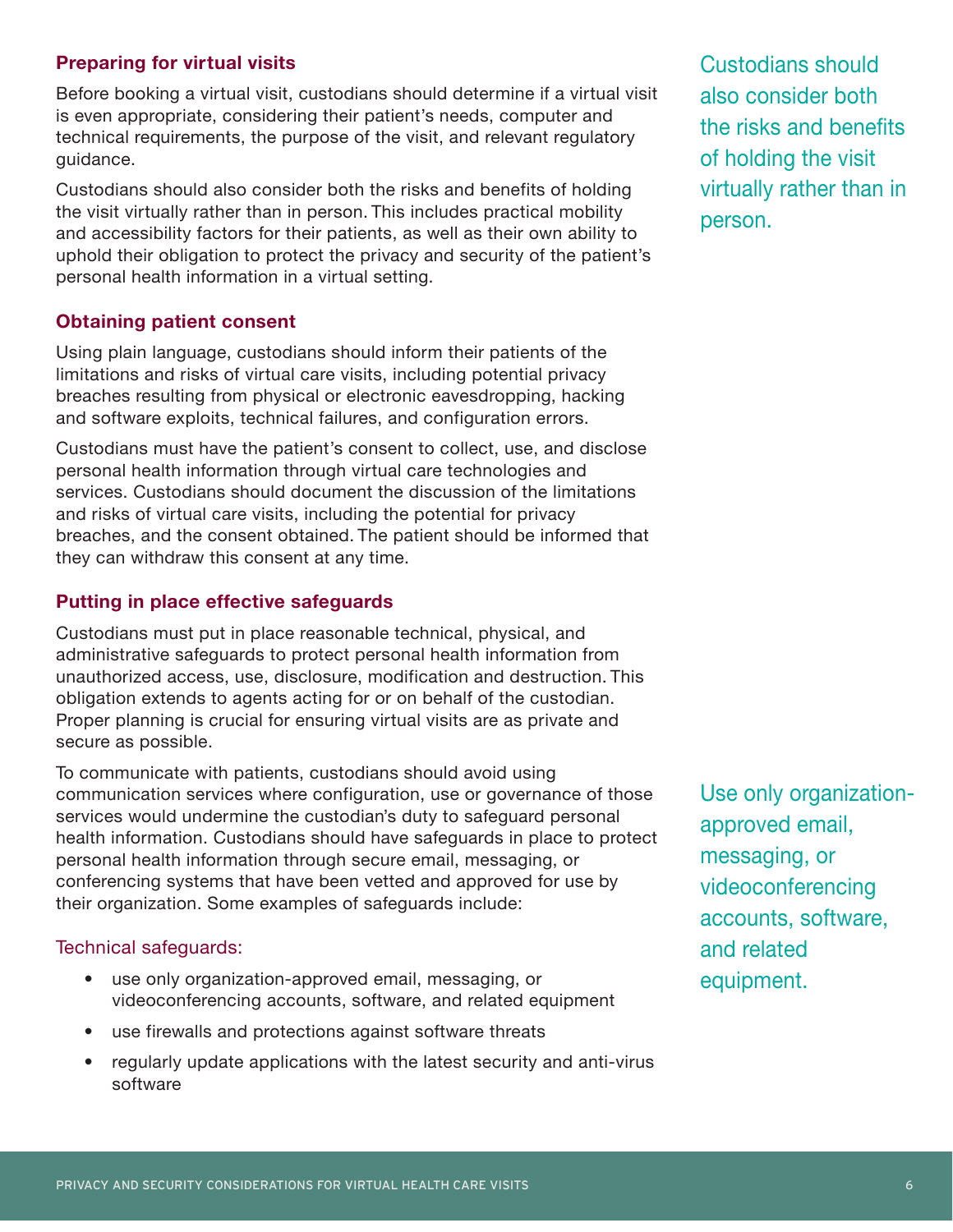- encrypt data on all mobile and portable storage devices, both in transit and at rest $3$
- maintain, monitor, and review audit logs
- use and maintain strong passwords
- review and set default settings to the most privacy protective setting
- verify and authenticate a patient's identity before engaging in an email exchange, chat, or videoconference

#### Physical safeguards:

- keep all technology containing personal health information, such as desktop computers and servers, in a secure location
- keep portable devices containing personal health information, such as smartphones, tablets, and laptops, in a secure location, such as a locked drawer or cabinet, when they are unattended
- restrict office access, use alarm systems, and lock rooms where equipment used to send, receive or store personal health information is kept
- do not lend technology containing personal health information to anyone without authorization
- ensure there are no unauthorized persons in attendance or within hearing or viewing distance
- physically segregate and restrict access to servers to only authorized persons

#### Administrative safeguards:

- ensure employees and other agents are properly trained to use secure email, messaging, and videoconferencing platforms
- adopt a robust system of access controls and regularly maintain authorizations on a need-to-know basis
- ensure employees and other agents are well aware of their ongoing obligation to avoid collecting, using or disclosing more personal health information than is necessary
- ensure confidentiality agreements contain explicit provisions dealing with employees' and other agents' obligations when using secure email, messaging, or videoconferencing to deliver virtual health care

Keep all technology containing personal health information, such as desktop computers and servers, in a secure location.

Ensure employees and other agents are properly trained to use secure email, messaging, and videoconferencing platforms.

The IPC does not consider the loss or theft of an electronic device containing encrypted personal health information to be a privacy breach (a term that encompasses security breaches involving personal health information) where the risks of unauthorized access to unencrypted information are demonstrably low. However, whether or not the information is encrypted, custodians should require employees and their other agents to report any such loss or theft. This will enable custodians to determine, on a case-bycase basis, whether the information was properly protected.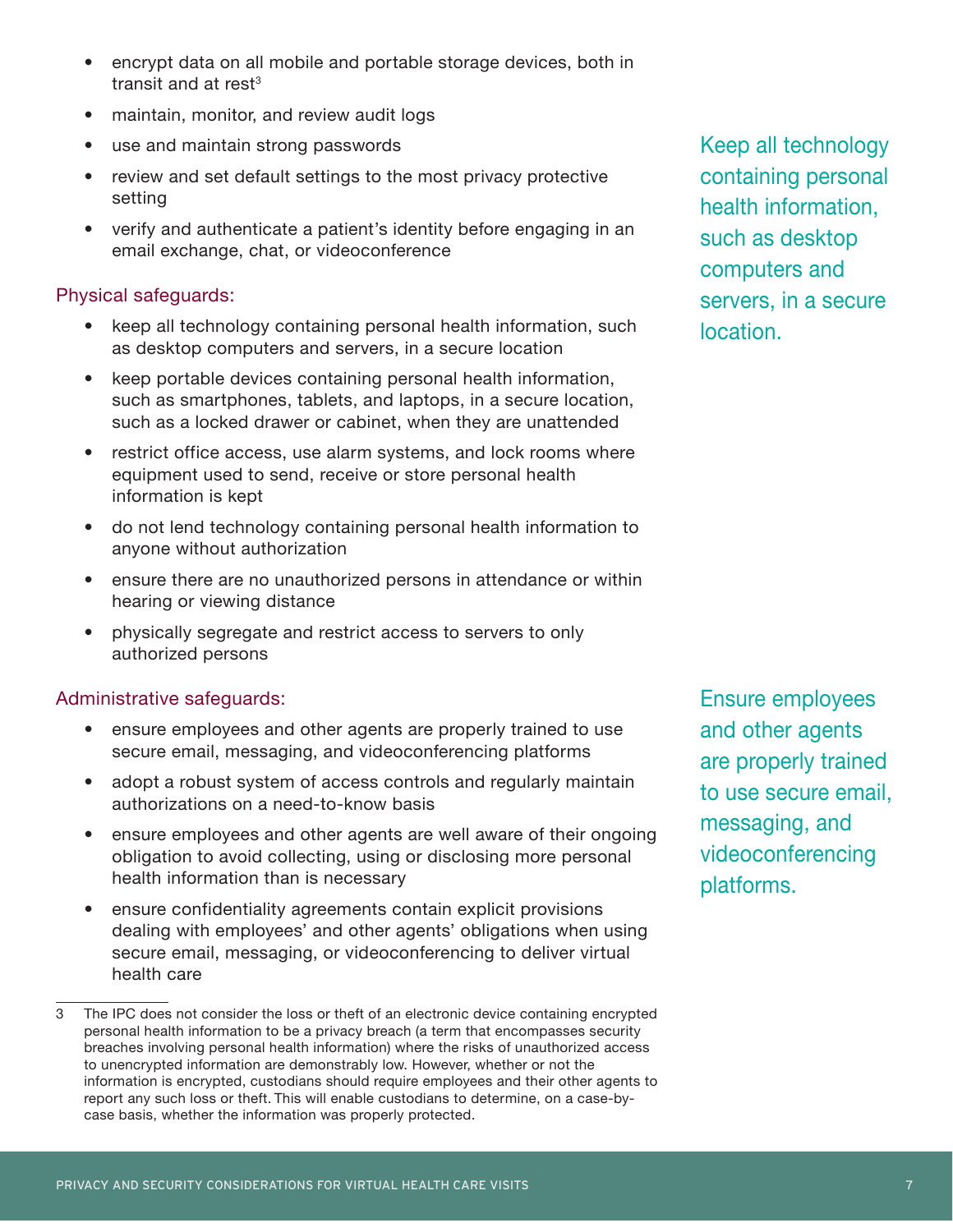Safeguarding against privacy and security risks in virtual care is an ongoing obligation. Custodians should continue to monitor for and address cybersecurity threats, for example by:

- updating software regularly
- providing ongoing security training to employees and other agents to support the detection of phishing attempts
- conducting regular threat risk assessments

#### Additional safeguards for email

The following discussion focuses on communicating personal health information by email. Similar rules should apply to communicating personal health information by secure messaging.

One of the unique challenges for custodians using email to communicate with their patients — *particularly when they cannot see or hear the patient* — is to ensure the exchange is with the correct person. Custodians should verify the recipient's identity and correctly address emails or messages to avoid misdirection. One approach is to send a test message in advance and ask for confirmation to ensure the message reaches the intended recipient.

Further safeguards to use when communicating personal health information by email include:

- providing a notice in an email that the information received is confidential
- providing instructions to follow if an email is received in error
- communicating by email from professional rather than personal accounts because personal accounts may have weaker security levels and may be more susceptible to compromise
- confirming an email address is up to date
- ensuring that the recipient's email address corresponds to the intended address
- regularly checking pre-programmed email addresses to ensure that they are still correct
- restricting access to the email system and to email content on a need-to-know basis
- informing patients of any email address changes
- acknowledging receipt of emails
- minimizing the disclosure of personal health information in subject lines and message contents to the greatest extent possible
- ensuring strong access controls to email accounts used by custodians
- recommending that patients use a password-protected email address that only they can access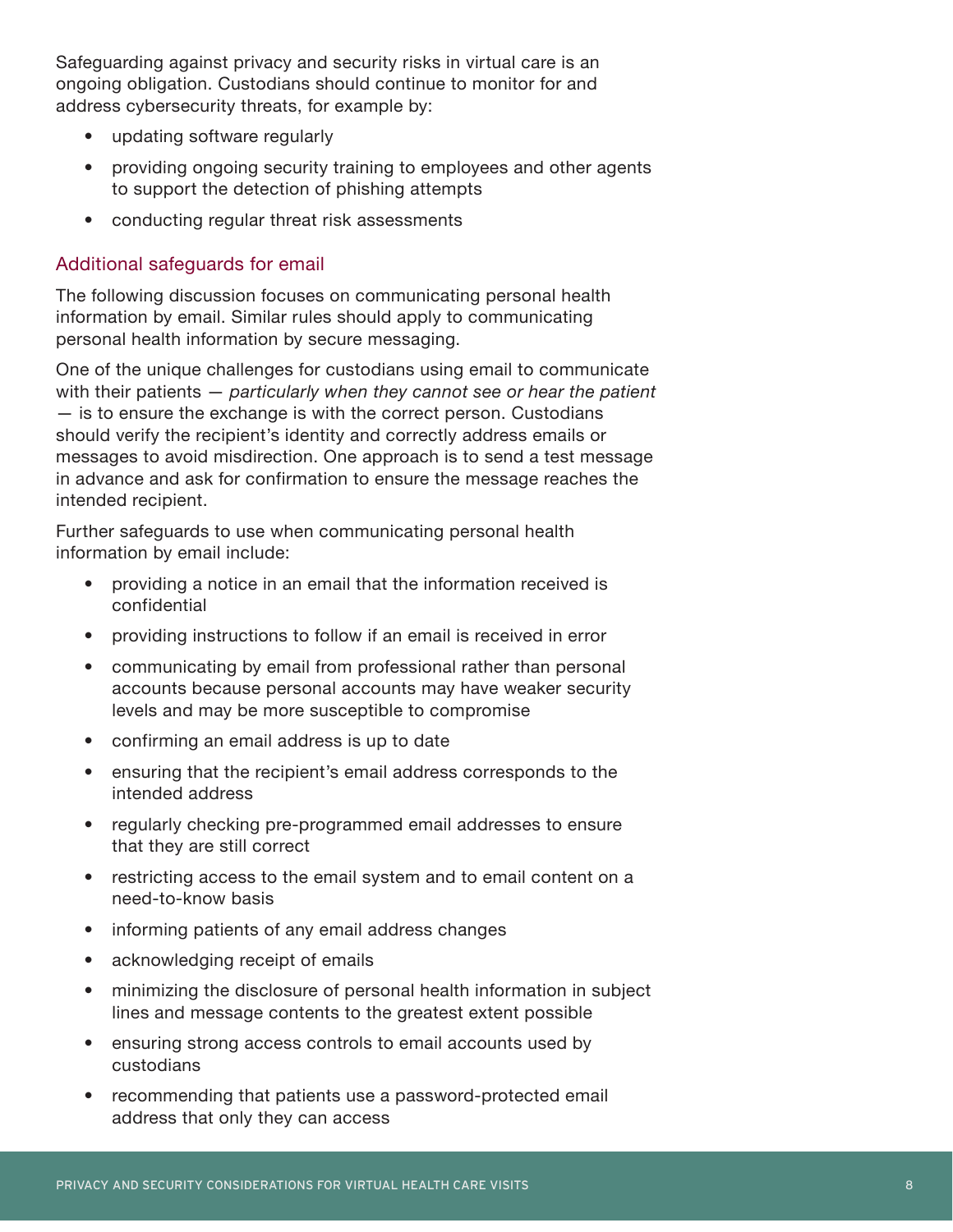Custodians should also ensure compliance with the safeguards specified in any other policies and procedures, including those related to using personal devices in the workplace.

Patients should be registered through a secure messaging solution that authenticates their identity before accessing their messages.

Custodians should use encryption for emails to and from patients that contain personal health information. This includes by encrypting or password-protecting document attachments and sharing passwords separately through a different channel or message. If the use of encryption is not feasible, custodians must determine if the use of unencrypted email is reasonable in the circumstances after considering all relevant factors, including the sensitivity of the information, the purpose of the transmission, and the urgency of the situation (please see IPC's *[Fact Sheet: Communicating Personal Health Information by](https://www.ipc.on.ca/wp-content/uploads/2016/09/Health-Fact-Sheet-Communicating-PHI-by-Email-FINAL.pdf)  [Email](https://www.ipc.on.ca/wp-content/uploads/2016/09/Health-Fact-Sheet-Communicating-PHI-by-Email-FINAL.pdf))*. Custodians are also expected to use encryption when emailing personal health information to other custodians.

Custodians' employees, other agents, and patients should be reminded of the risks associated with *phishing* to avoid falling prey to malware, spyware, or other forms of social engineering. Phishing is an online attack in which an attacker — using both technological and psychological tactics — sends a message designed to trick the recipient into revealing confidential information or downloading malware. Phishing attacks often imitate legitimate sources and work by exploiting people's trust, curiosity, fear, and desire to be helpful and efficient. Recipients should be cautious when faced with messages that are unexpected or contain suspicious attachments or links.

Custodians should store personal health information on email servers only for as long as is necessary to serve the intended purpose. For example, if email communication is documented in the patient's record, it may not be necessary to retain duplicate copies of the information on an email server. Likewise, custodians should ensure that all copies of emails containing personal health information on portable devices are securely deleted when they are no longer needed and are documented in the patient's record.

For best practices, please see the IPC's fact sheets *[Communicating](https://www.ipc.on.ca/wp-content/uploads/2016/09/Health-Fact-Sheet-Communicating-PHI-by-Email-FINAL.pdf)  [Personal Health Information by Email](https://www.ipc.on.ca/wp-content/uploads/2016/09/Health-Fact-Sheet-Communicating-PHI-by-Email-FINAL.pdf)* and *[Protect against Phishing](https://www.ipc.on.ca/wp-content/uploads/2019/07/fs-tech-protect-against-phishing-e.pdf).*

#### Additional safeguards for videoconferencing

When using videoconferencing platforms to deliver care, custodians should take additional steps to prepare the patient for their virtual visit. For example, the custodian could ask about captioning or screen reader requirements to address accessibility concerns and review the steps the patient can take to protect their privacy.

As a best practice, both the custodian and the patient should join the videoconference from a private location using a secure internet connection. This includes using a closed, soundproof room or an

Custodians should use encryption for emails to and from patients that contain personal health information.

As a best practice, both the custodian and the patient should join the videoconference from a private location using a secure internet connection.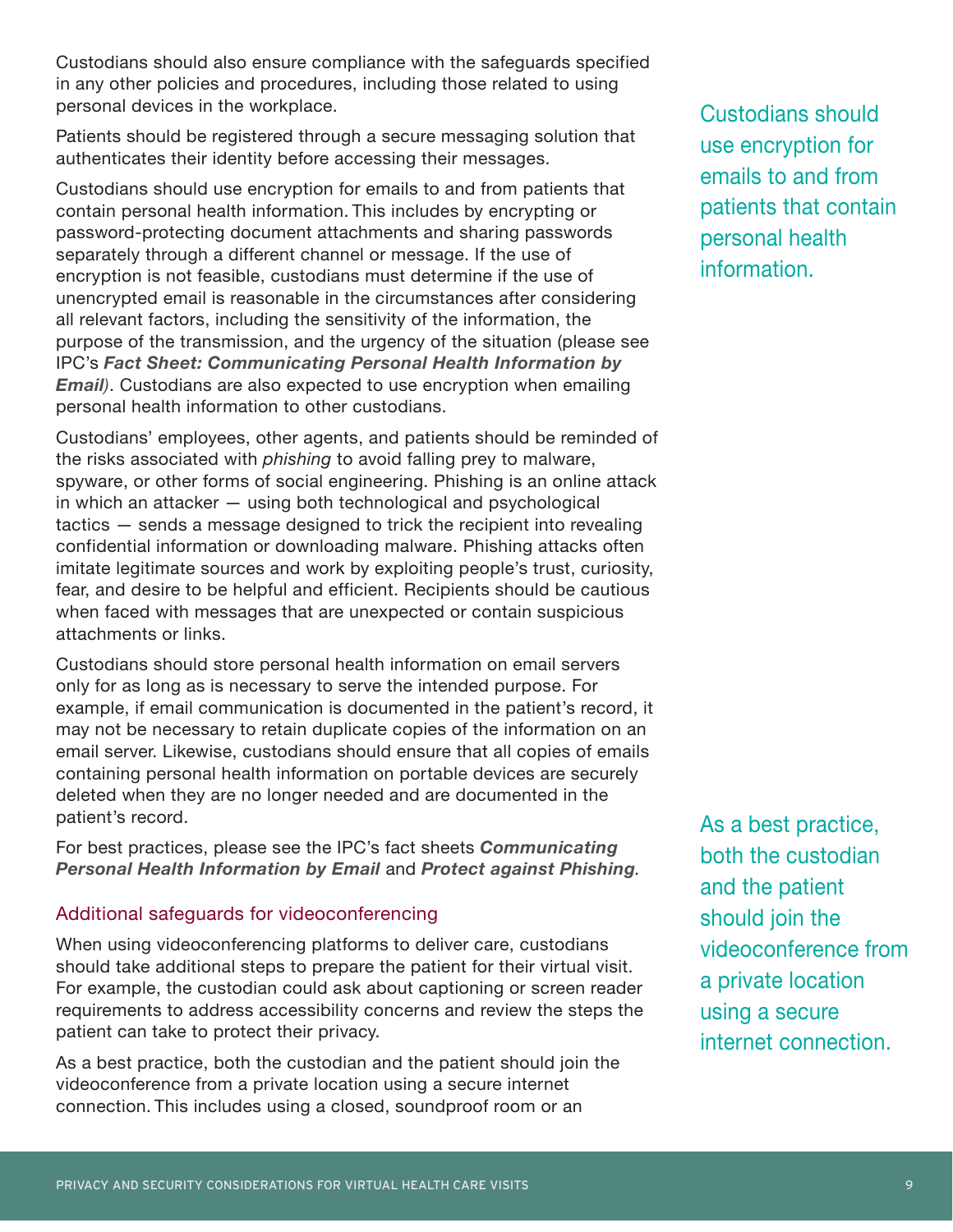otherwise quiet and private place and having window coverings where and as appropriate. Use headphones rather than the speaker on the device to prevent being overheard by others, and be mindful of where screens are positioned.

Once logged into the videoconference, the custodian should check the meeting settings to ensure the meeting is secure from unauthorized participants. If the software or application can record the meeting, this feature should only be used when it is necessary and the patient provides express consent.

At the start of an initial visit, the custodian should verify the identity of the patient. In the event of a new patient encounter, the custodian should compare the patient's image with a photo on file or ask the patient to hold up their health card to the camera for confirmation.

The custodian should introduce themselves and any others who are present on the custodian side of the interaction and ensure the patient consents to the presence of any additional individuals. The custodian should also inquire if anyone is accompanying the patient and confirm the consent of the patient.

When videoconferencing, custodians must use sufficiently high-quality sound and resolution to ensure they are able to collect information (including verbal and non-verbal cues) that is as accurate and complete as is necessary for the purpose of providing health care.

#### **After the virtual visit**

Custodians should document virtual interactions with patients in the same manner as in-person interactions as part of the patient's record. The same record retention requirements apply to virtual interactions, and patients continue to have the same access and correction rights.

Custodians may consider seeking feedback from patients to ensure they feel secure using digital platforms and that they are not reluctant to share information for fear of privacy and security risks.

#### **About patient portals**

Custodians may choose virtual care solutions that are part of their electronic medical record systems, such as patient portals. Depending on the functionality or type of platform, patients may be able to view their test results and records, manage their appointments, and exchange messages with the custodian via the portal.

Custodians should inform patients of the types of information available through the portal, to whom it is accessible, and how long that information will remain in the portal, in addition to any privacy and security implications.

Given the variety of patients' health literacy levels, custodians should consider how to assist patients in understanding the information displayed in the portal. If the portal allows patients to contribute

Custodians may consider seeking feedback from patients to ensure they feel secure using digital platforms.